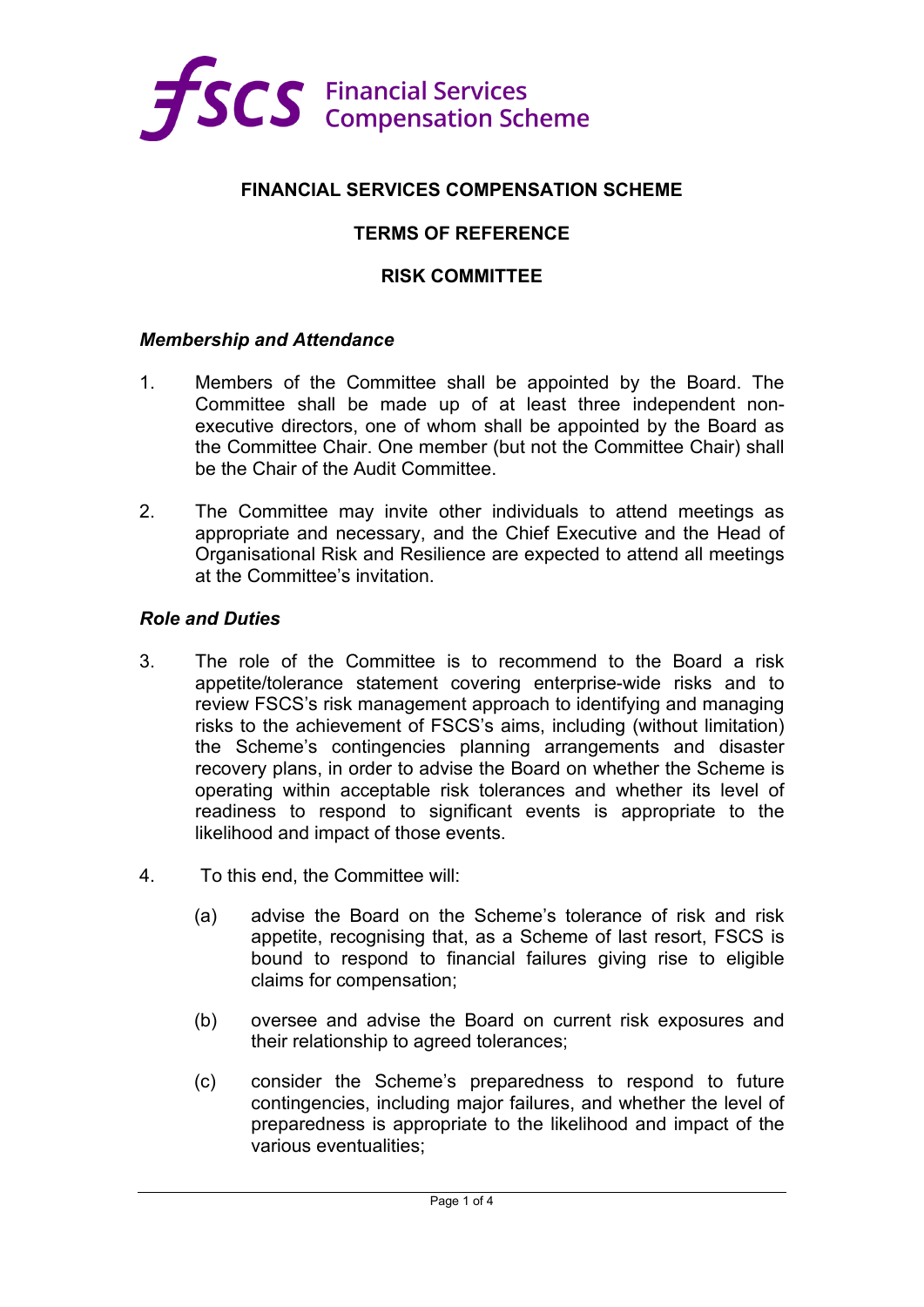

- (d) consider and advise on arrangements for testing the organisation's contingencies arrangements and plans, including relations with the Financial Conduct Authority, Bank of England / Prudential Regulation Authority and HM Treasury and the scope for practising implementation of the plans alongside FSCS's principal partners;
- (e) review the Scheme's arrangements for disaster recovery and whether those arrangements are proportionate to potential threats to the continuous delivery of the Scheme's aims;
- (f) review the risks to the Scheme's adherence to its obligations under relevant laws;
- (g) keep under review the Scheme's overall approach to identifying and managing risks, including its capability to identify and manage new risks, and approve any risk policy;
- (h) consider and approve the remit of the Scheme's risk management function and ensure that it is able to operate effectively and independently, with adequate resources and access to information to meet relevant professional standards;
- (i) review reports on any material breaches of the Scheme's risk tolerances and the adequacy of the actions proposed to re-establish compliance with those tolerances;
- (j) receive and review reports from the Head of Organisational Risk and Resilience who shall have a right of direct access to the Chair of the Committee;
- (k) review and approve statements to be included in the Annual Report or provided to partner bodies about risk management in the Scheme;
- (l) take responsibility for risk disclosure in the FSCS Annual Report and Accounts;
- (m) support the Chief Executive and Head of Organisational Risk and Resilience in improving the standards and maturity of risk management, including by setting a timetable for improvement;

and advise the Board as appropriate.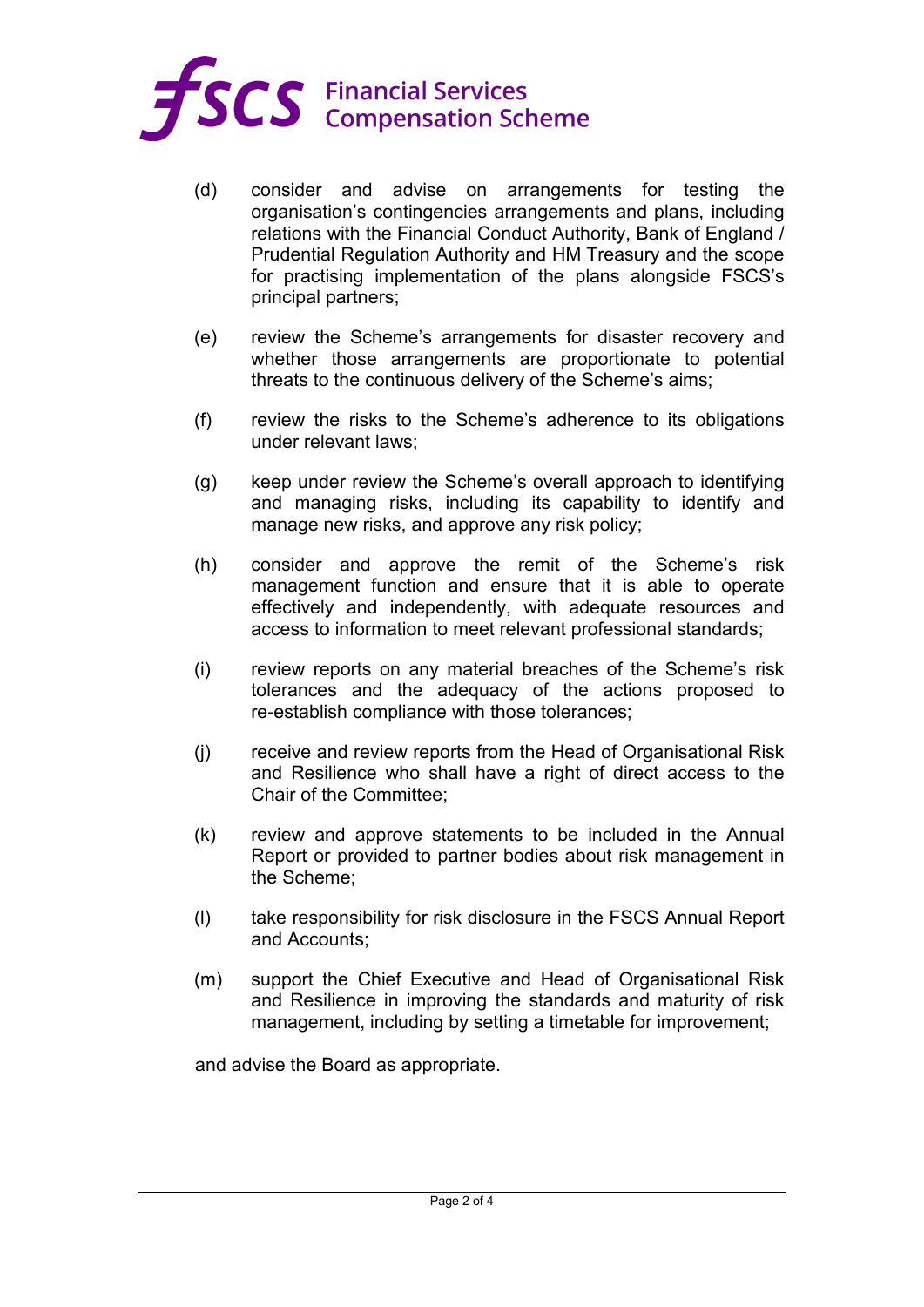

# *Authority*

- 5. The Committee is authorised by the Board to:
	- (a) carry out its review and decision-making functions within its terms of reference;
	- (b) seek any information it requires from any employee of the company in order to perform its duties; and
	- (c) obtain, at the company's expense, outside legal or other professional advice on any matter within its terms of reference.

# *Meetings*

- 6. The Committee shall meet at least three times a year, dates of meetings being notified by the Company Secretary as and when arranged.
- 7. The Company Secretary, or their nominee, shall act as the secretary of the Committee, and shall minute the proceedings and resolutions of all Committee meetings. Minutes of Committee meetings shall be circulated to Committee members for approval.
- 8. The quorum necessary for the transaction of business shall be two members. A duly convened meeting of the Committee at which a quorum is present shall be competent to exercise all or any of the authorities, powers and discretions vested in or exercisable by the Committee.
- 9. In the absence of the Committee Chair, the remaining members present shall elect one of their number to chair the meeting.

## *Reporting Responsibilities*

- 10. The Committee Chair or their nominee shall report formally to the Board on the Committee's proceedings after each meeting on all matters within its duties and responsibilities. Minutes of Committee meetings shall be circulated to all members of the Board, unless a conflict of interest exists.
- 11. The Committee shall make whatever recommendations to the Board it deems appropriate on any area within its remit where action is needed.